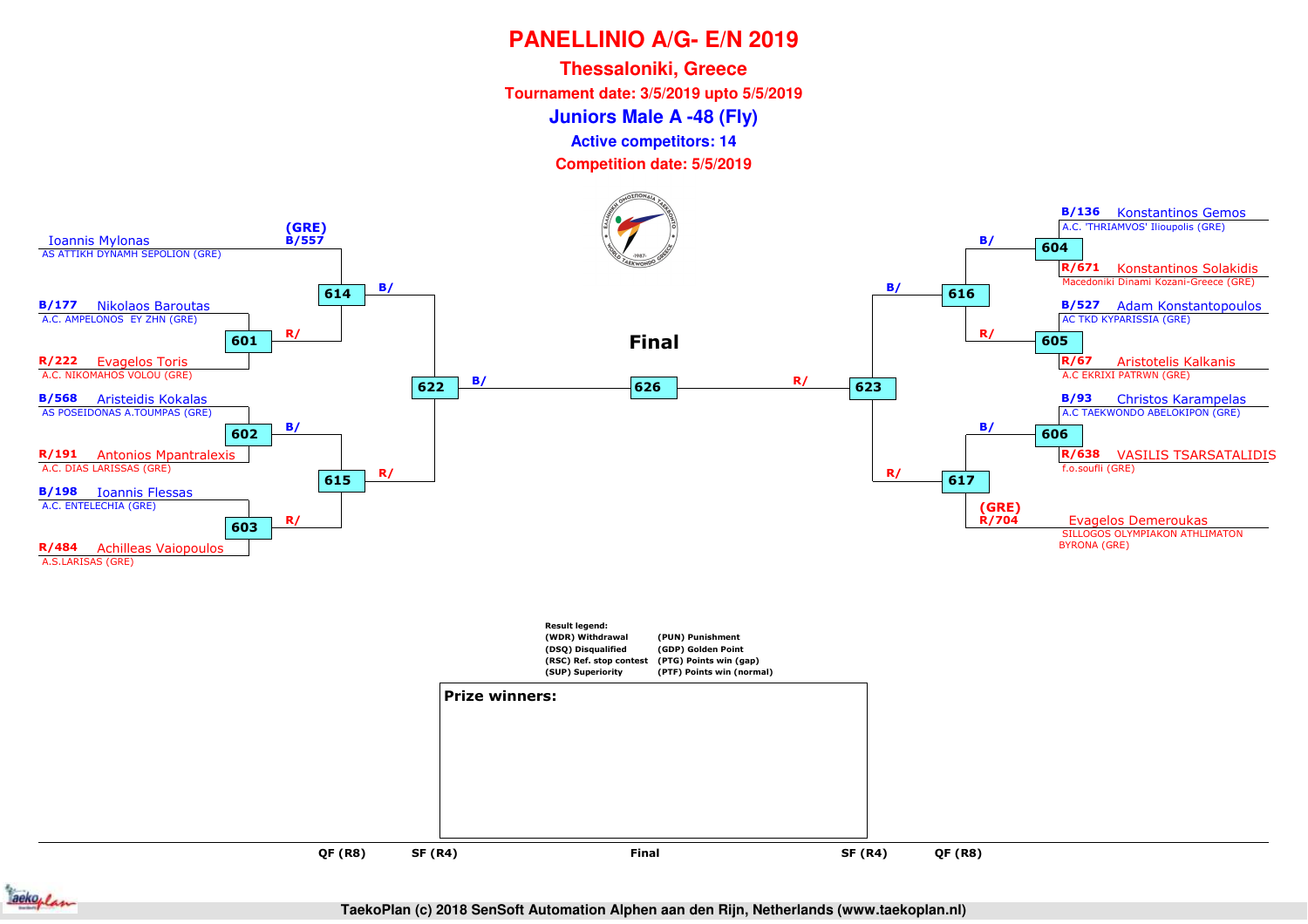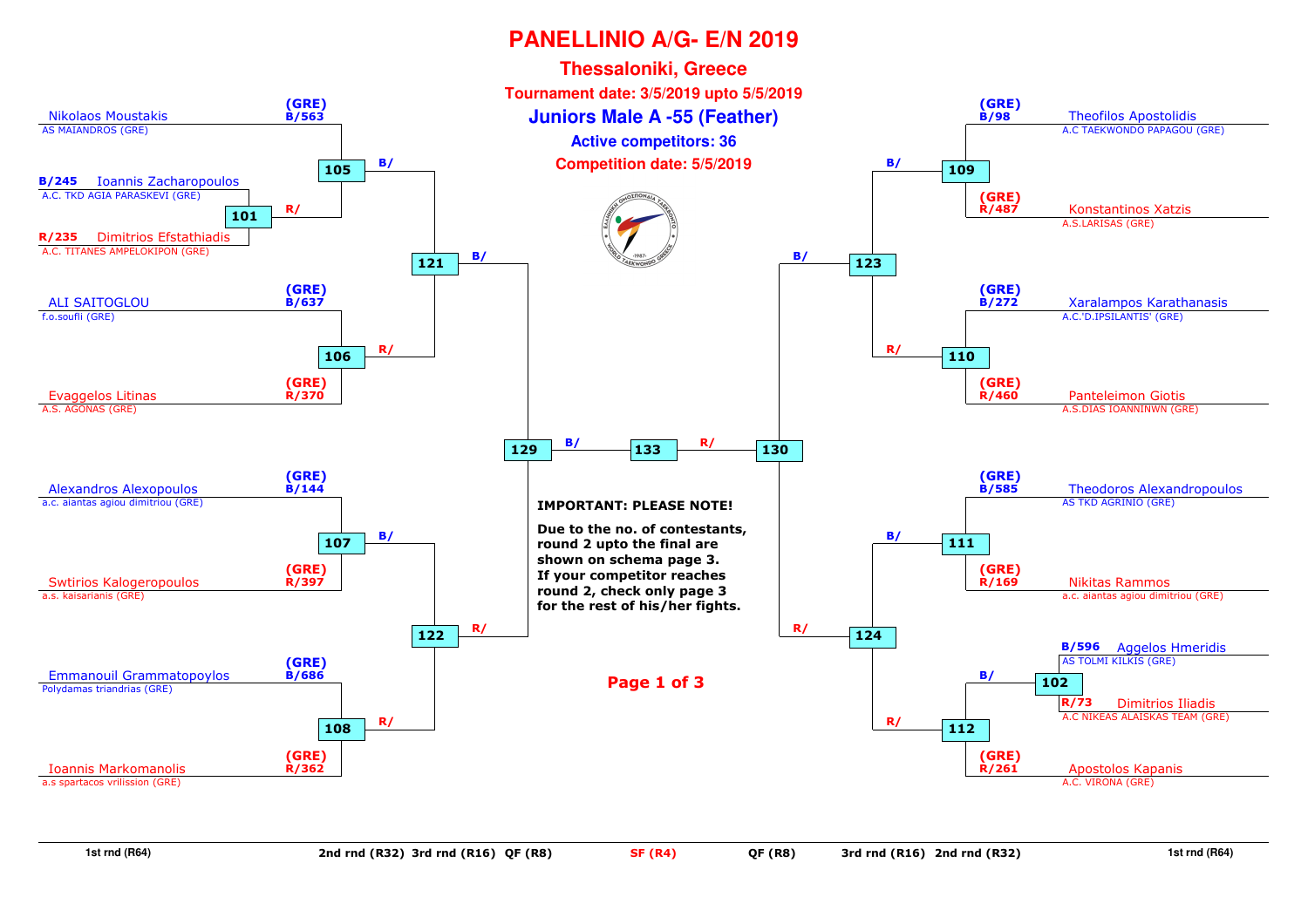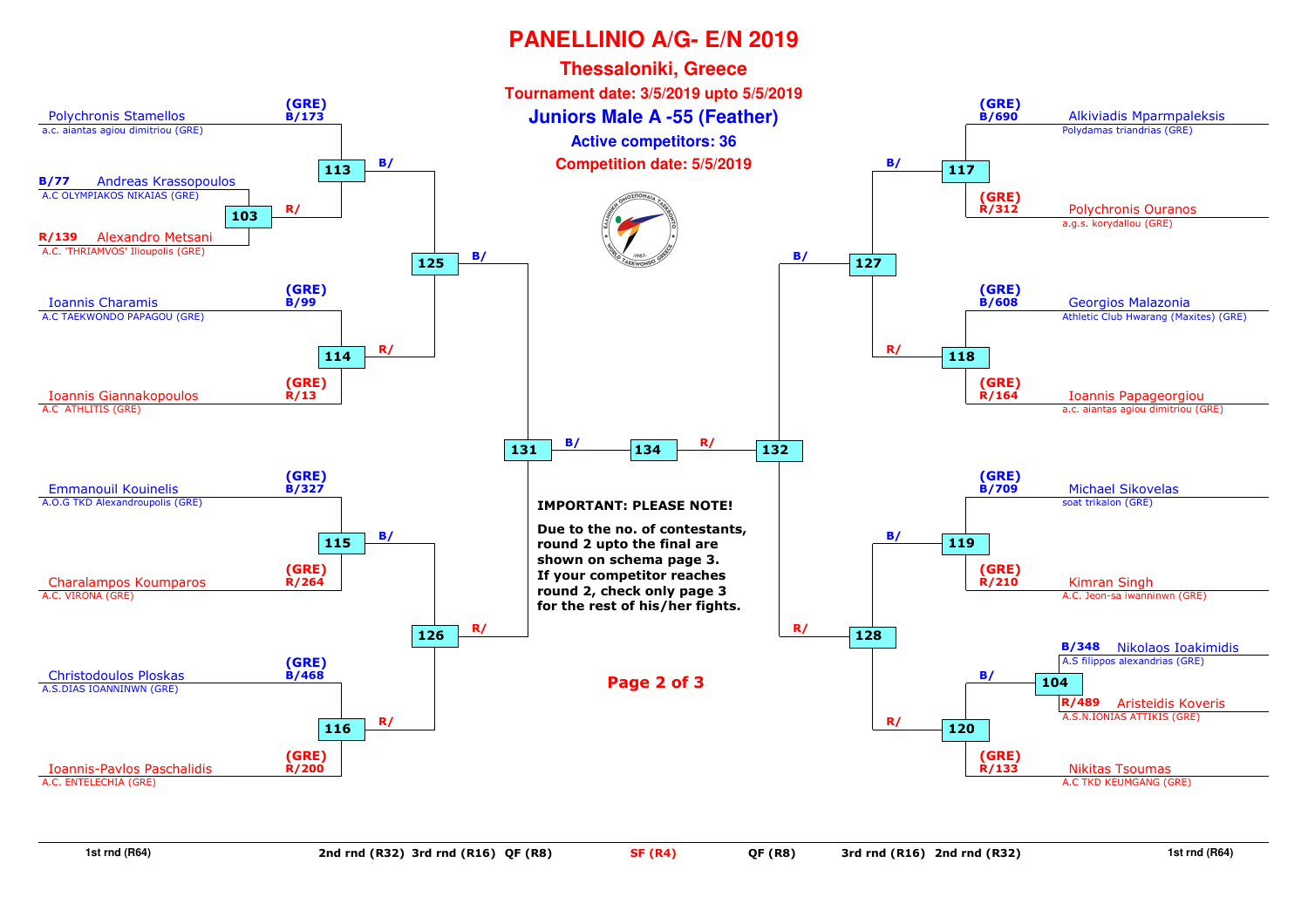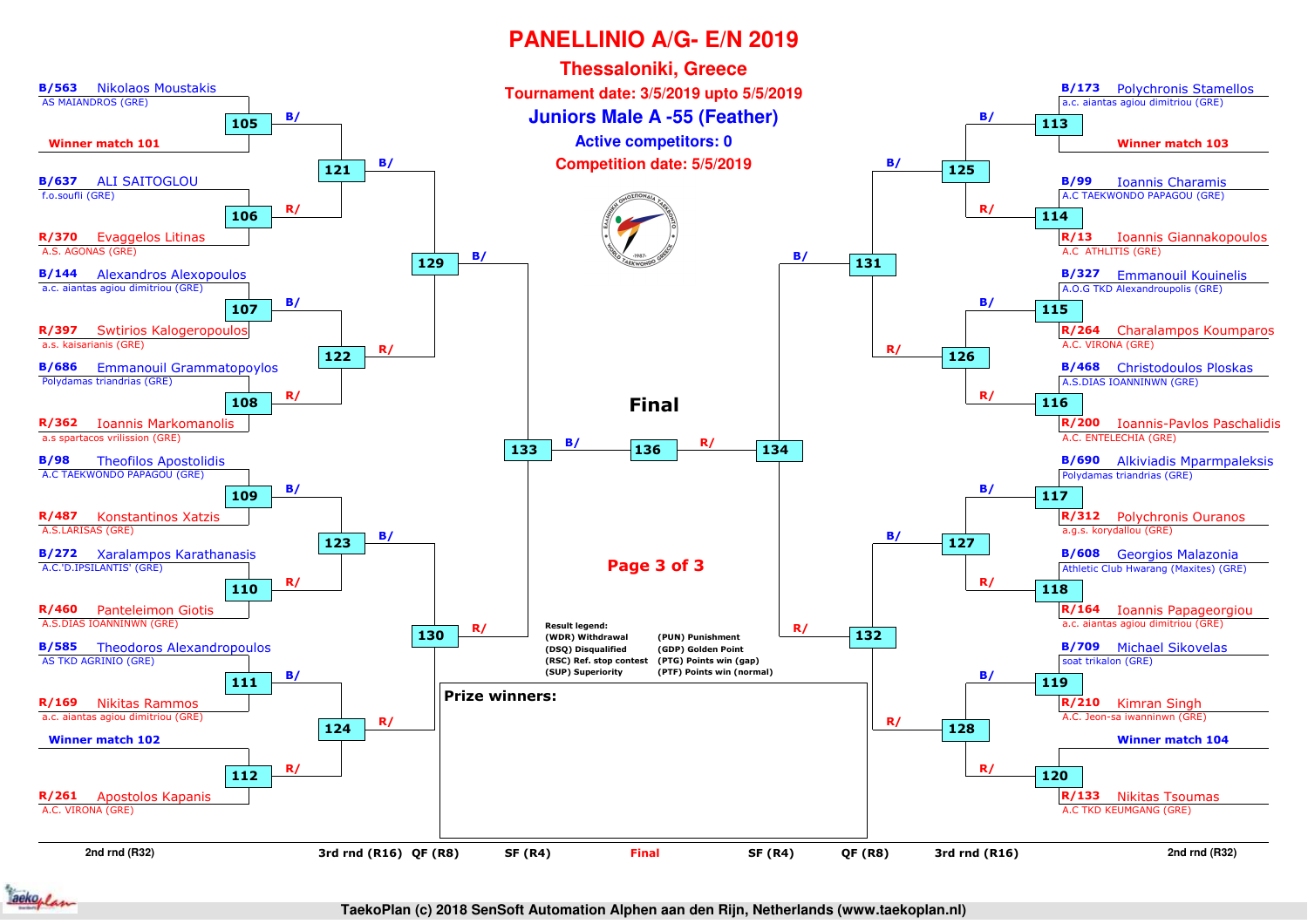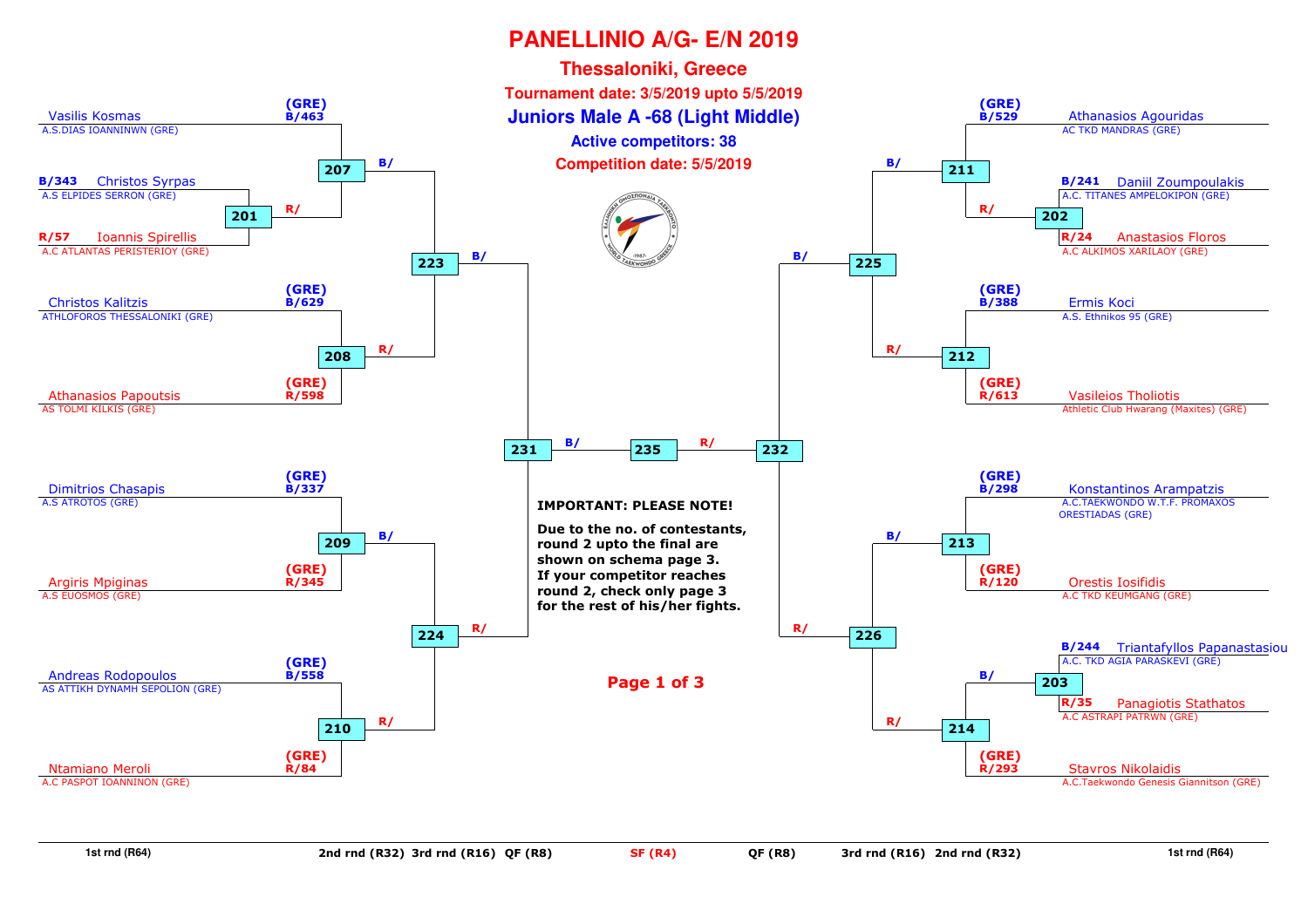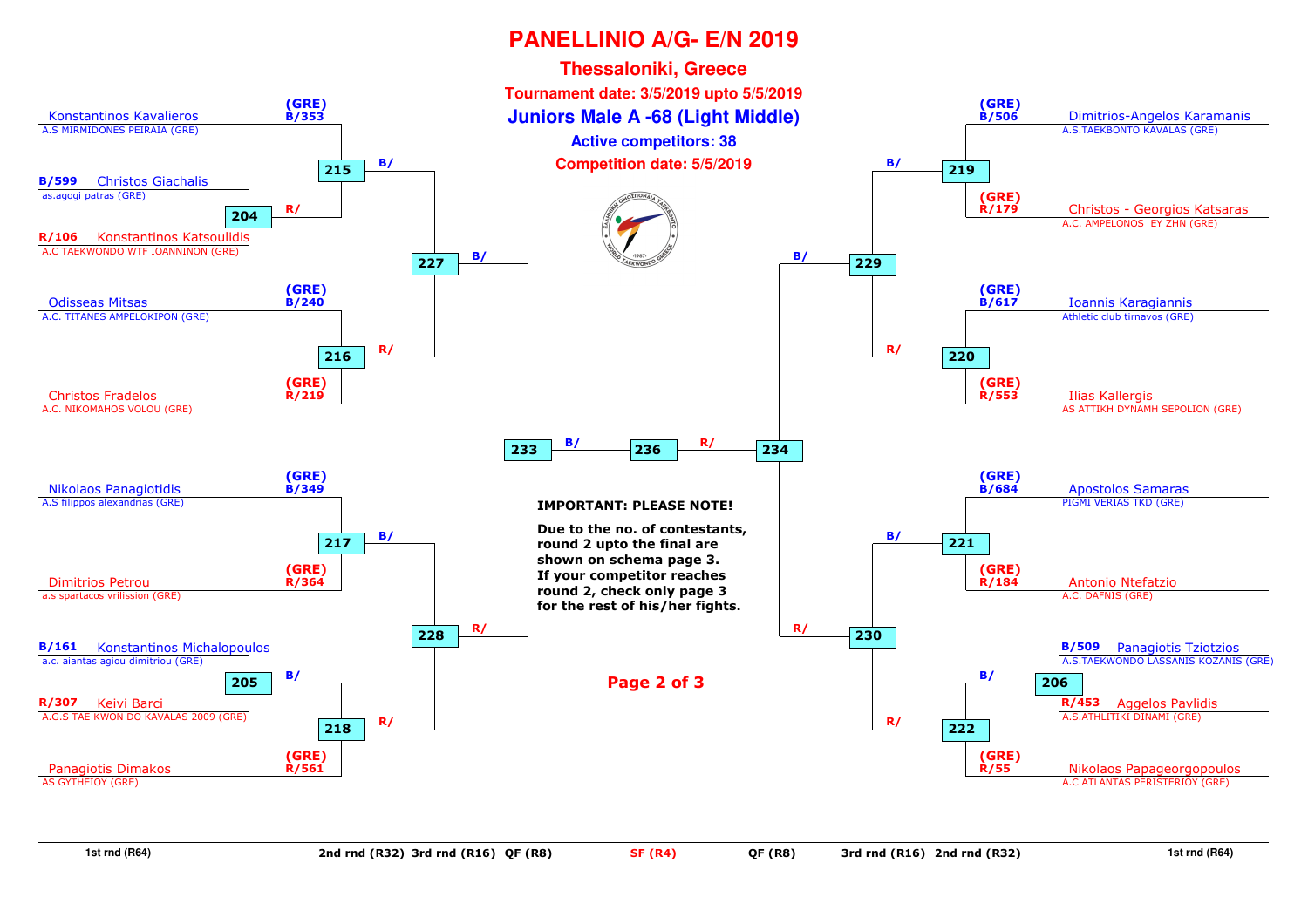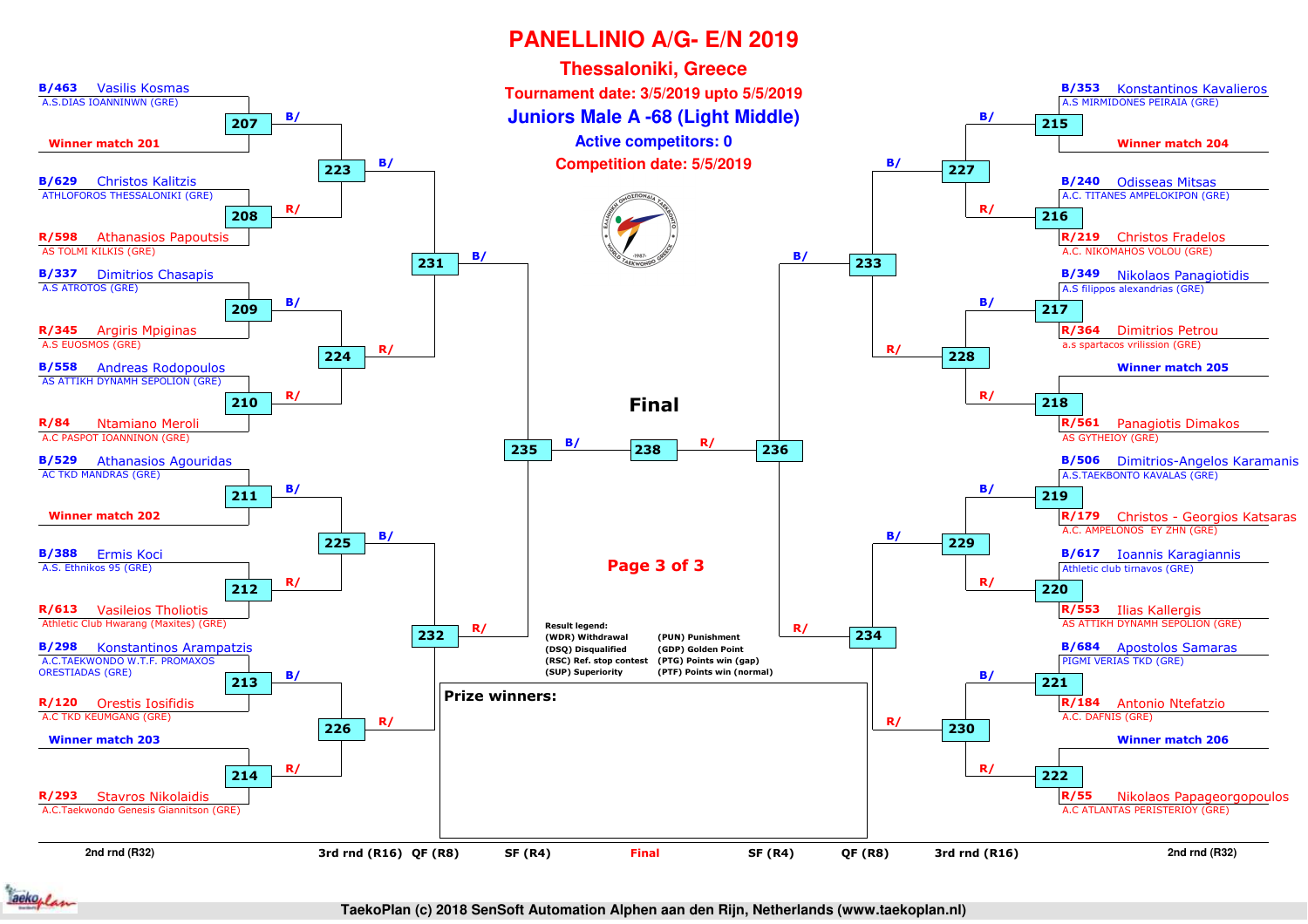**Juniors Male A -78 (Light Heavy) Thessaloniki, GreeceTournament date: 3/5/2019 upto 5/5/2019**

**Active competitors: 15**

**Competition date: 5/5/2019**



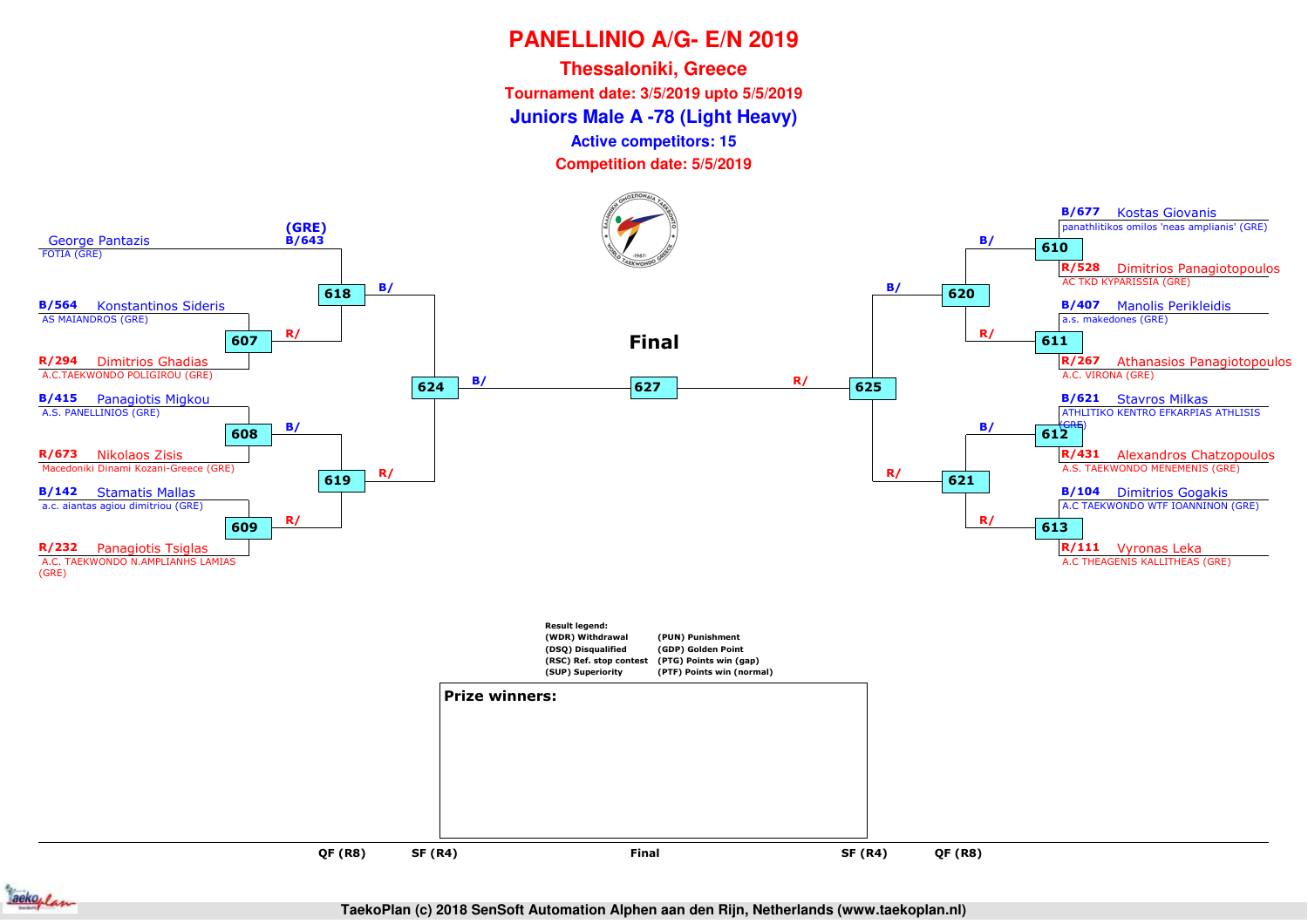

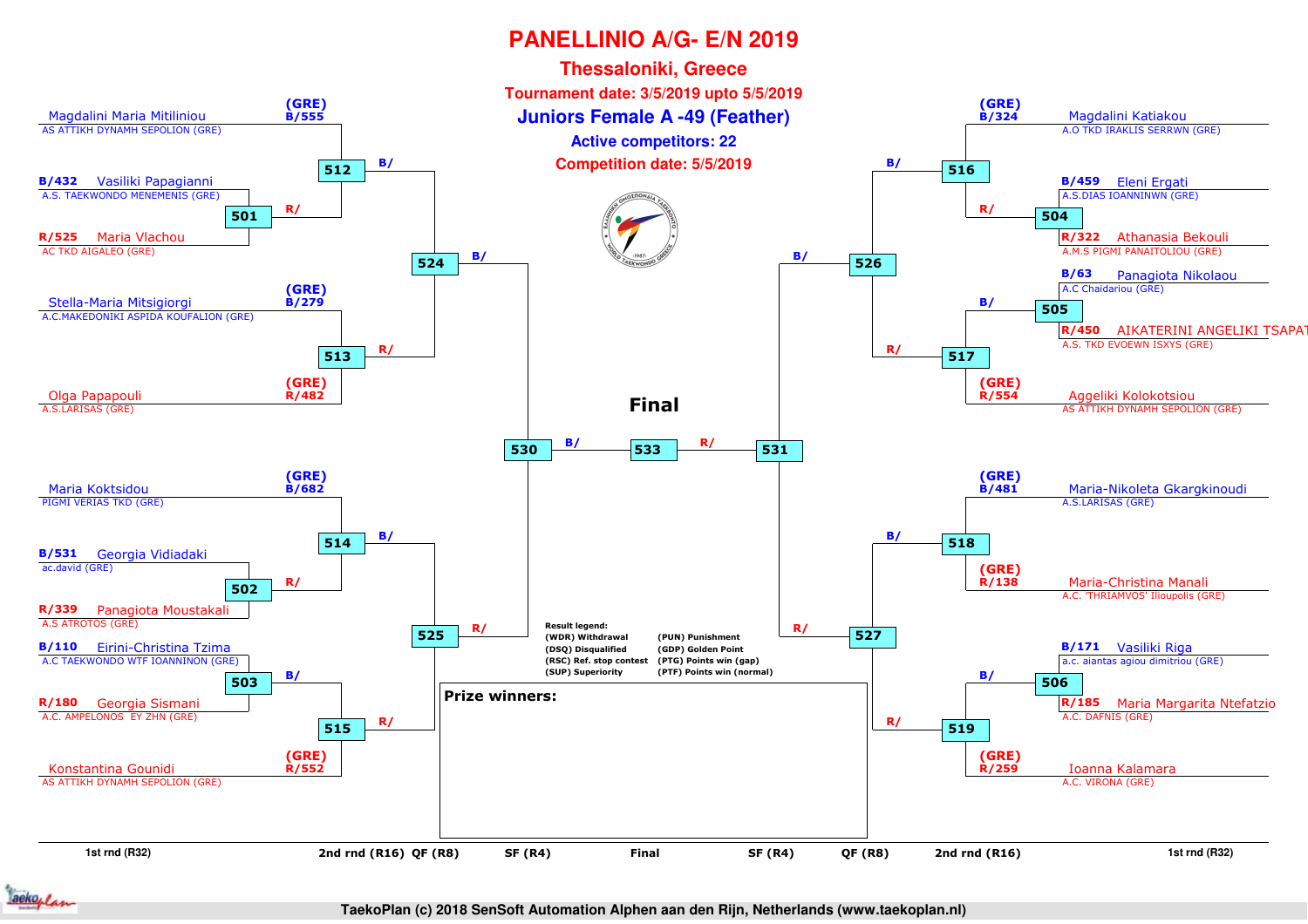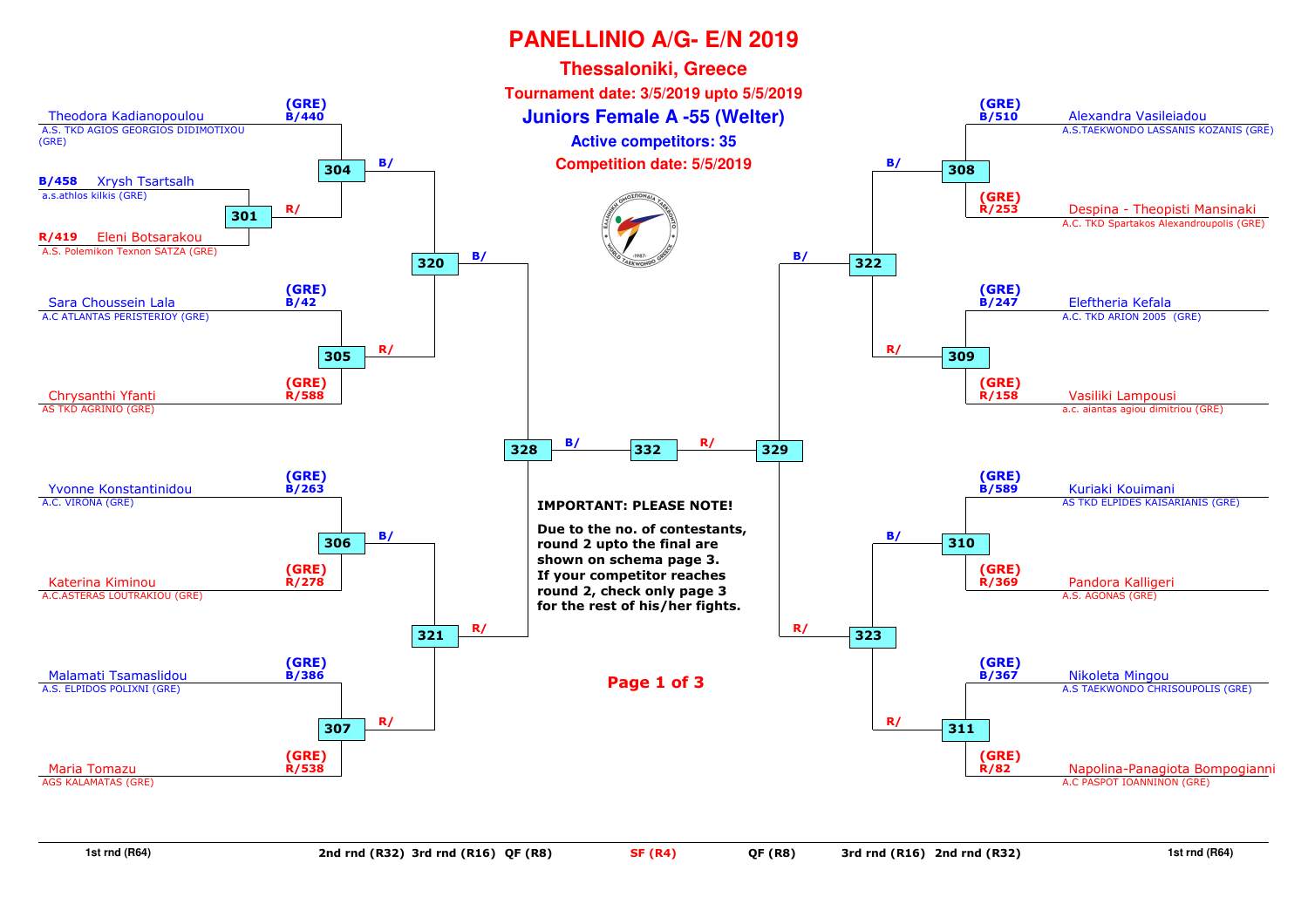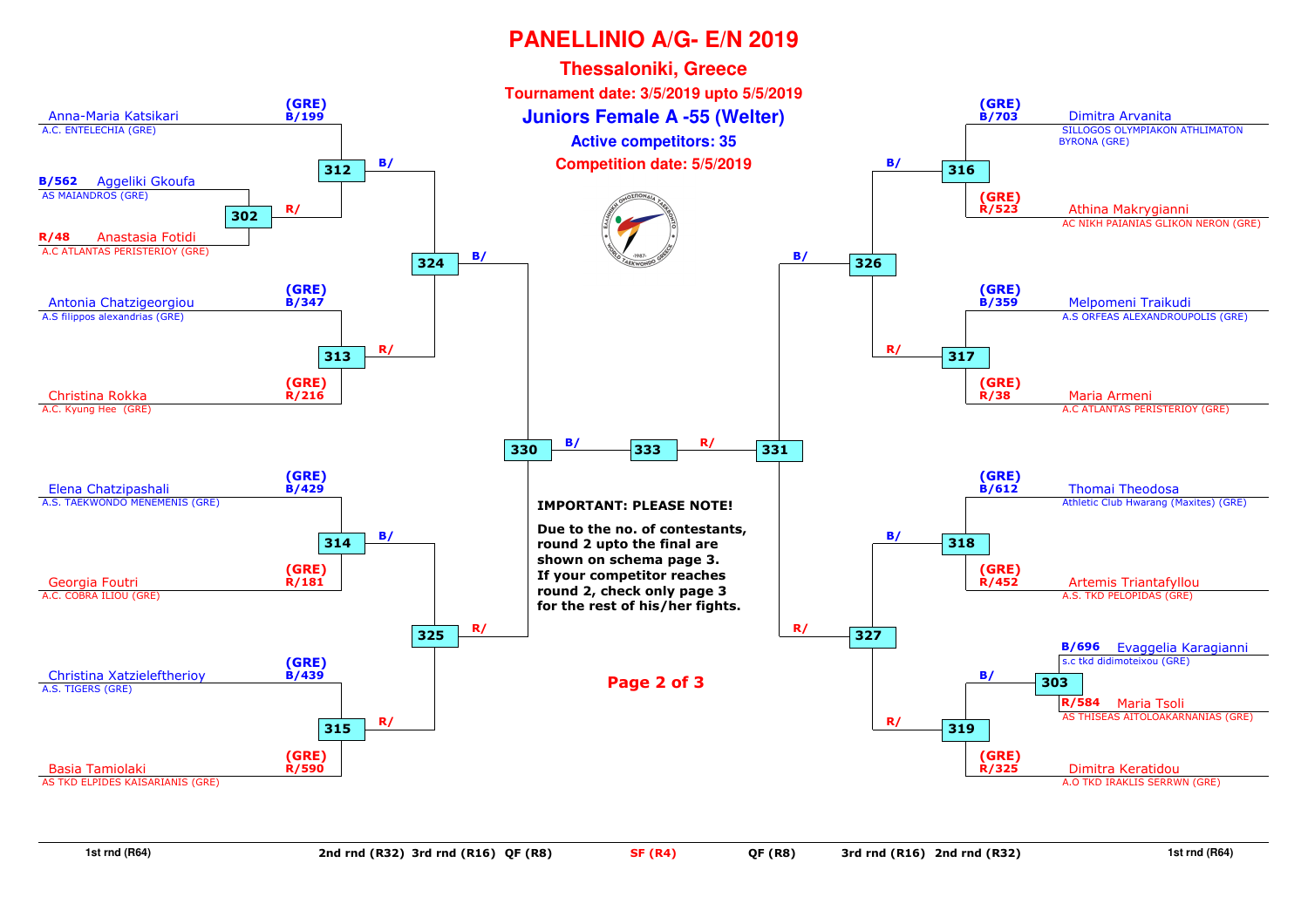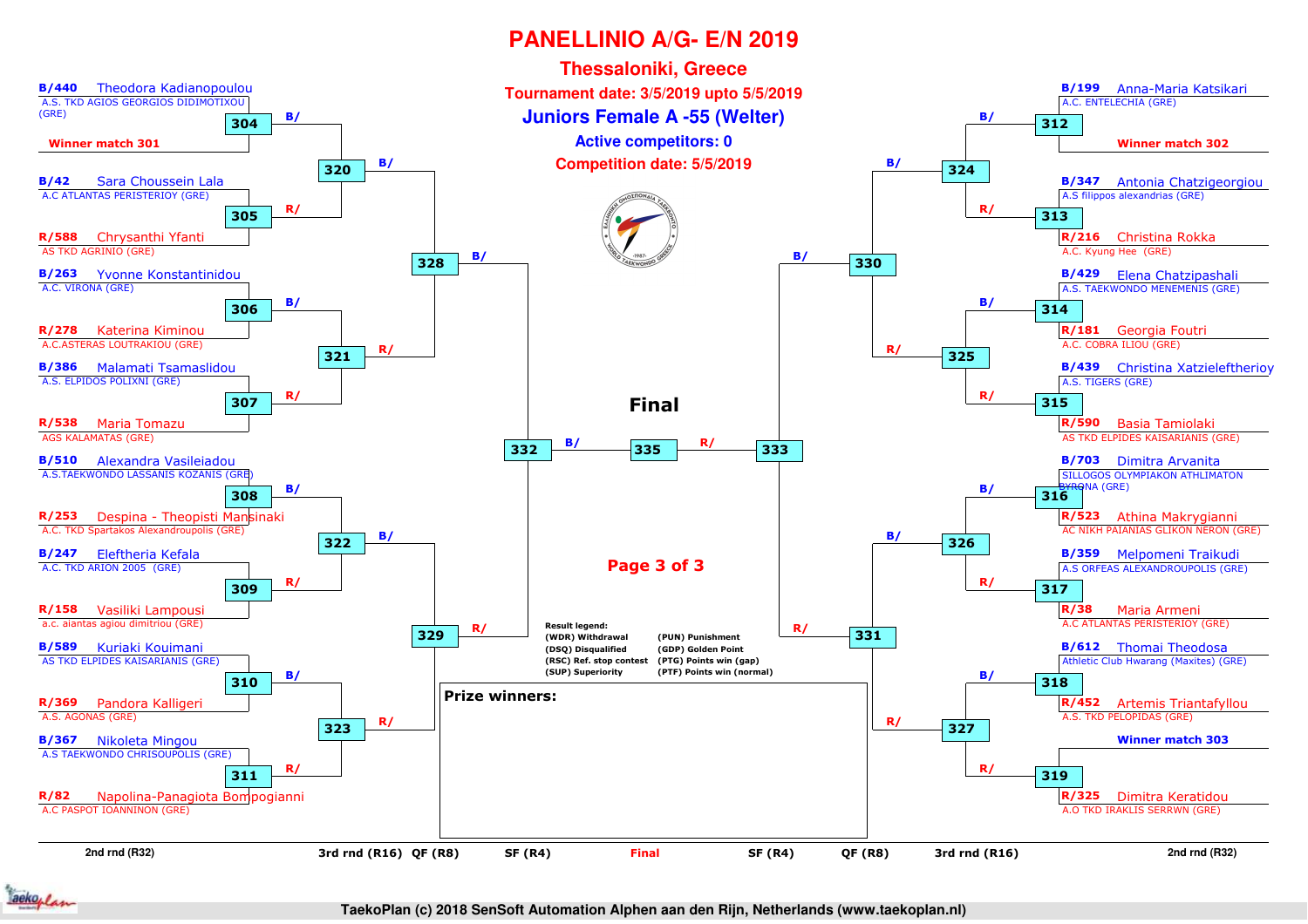